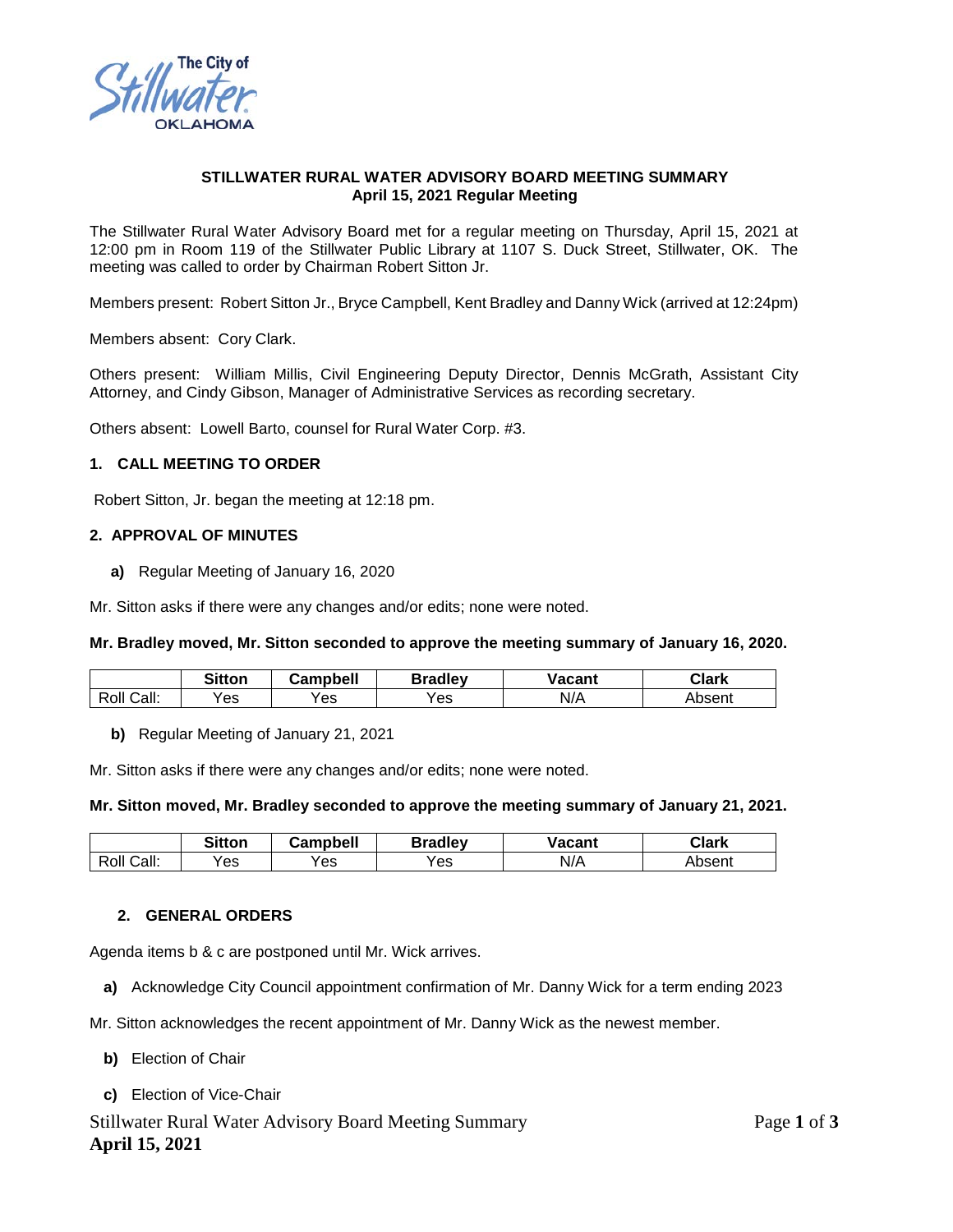

**d)** Presentation of Resolution SUA-2021-1 Twin Towers

Bill Millis, Deputy Director of Civil Engineering presents the resolution lifting the moratorium.

- Mr. Wick joins the meeting at 12:24 pm.
	- **e)** Staff Report to Board on Miscellaneous Items (no action to be taken by the Board on this item)
- Mr. Millis comments that he doesn't have anything specific.

Mr. Sitton asks for the board to return to agenda items b & c.

## **b) Election of Chair**

#### **Mr. Wick nominates Robert Sitton as Chair. Mr. Bradley seconds.**

|               | <b>Sitton</b> | <b>Campbell</b> | <b>Bradley</b> | <b>Wick</b> | <b>Clark</b> |
|---------------|---------------|-----------------|----------------|-------------|--------------|
| Call:<br>Roll | Yes           | Yes             | Yes            | Yes         | Absent       |

#### **c) Election of Vice-Chair**

#### **Mr. Sitton nominates Kent Bradley as Vice-Chair. Danny Wick and Bryce Campbell second.**

|               | <b>Sitton</b> | <b>Campbell</b> | <b>Sradley</b> | <b>Wick</b> | <b>Clark</b> |
|---------------|---------------|-----------------|----------------|-------------|--------------|
| Call:<br>Roll | es            | Yes             | res            | Yes         | Absent       |

**f)** Review and Discuss Rural Water Advisory Board Semi-Annual Report

Mr. Sitton comments that he doesn't have the 2019 numbers to prepare the semi-annual report. Mr. Sitton states that he did present a report the same time that the moratorium was passed but has nothing else to submit for review at this time.

**g)** Exhibit C of the Agreement between the City of Stillwater and Rural Water Corp #3 Phase I Projects and Phase II Projects – Update

Mr. Millis reviews the project lists and comments that Payne County is planning to widen Lakeview to four (4) lanes and will be doing some surveying.

**h)** Yost Road Booster Pump Station Improvement Project – Update

Mr. Wick asked to know when he can expected water meters up north.

Mr. Millis comments that this project is still on hold until additional staff is hired. Discussion is held about design requirements; potential land for sale with developer taps that are still open; the length of time to get pressure improvements done; the term difference but having similar meanings of a developer tap and benefit unit; and if the pressure is not available, a meter can't be installed with or without developer taps or benefit units, as you can't impact existing customers with substandard pressure.

**i)** Water 2040 – Update

Mr. Millis states that the final Water 2040 project is in service and the punch list is being addressed.